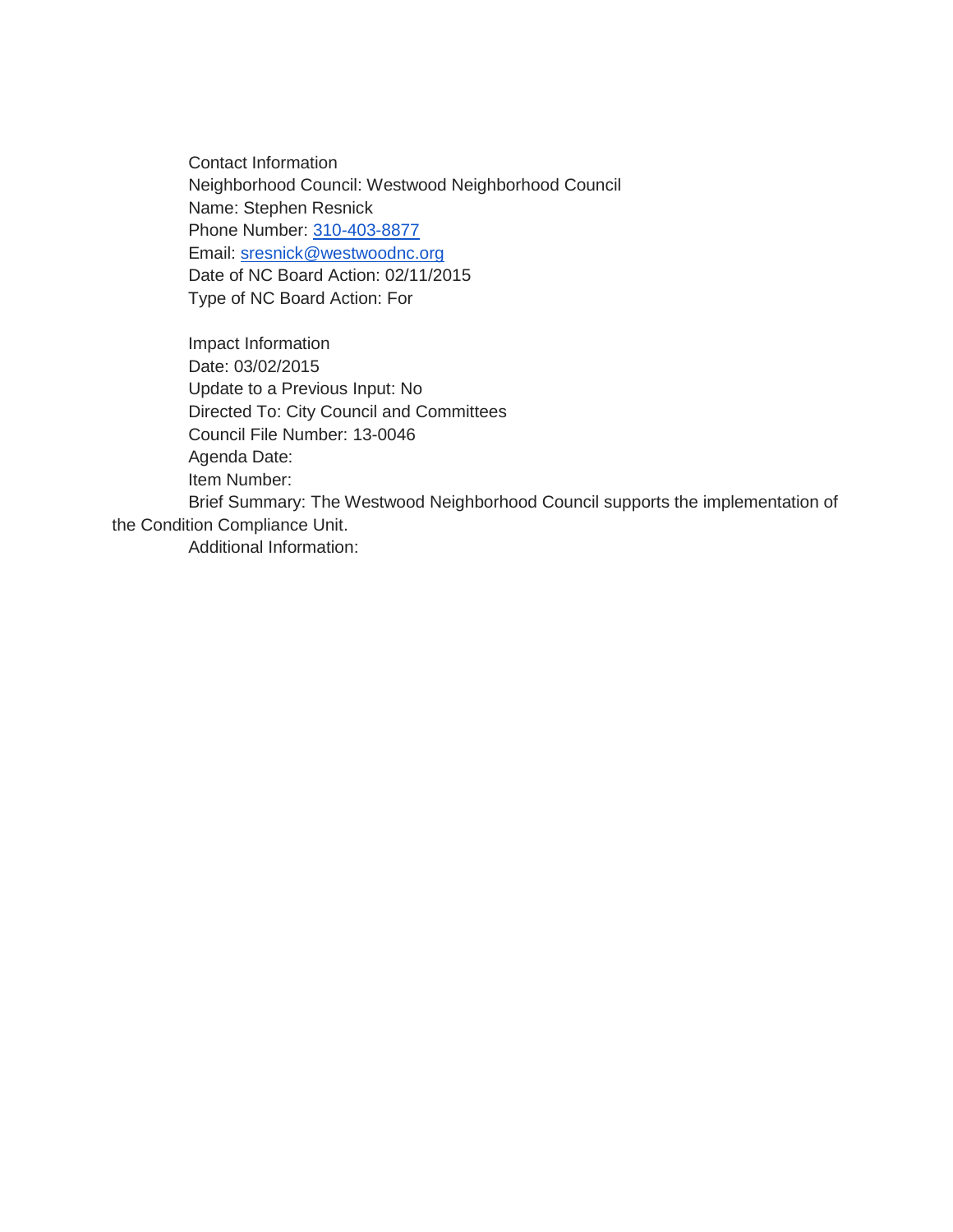# WESTWOOD NEIGHBORHOOD COUNCIL MINUTES

# FEBRUARY 11, 2015

# WESTWOOD PRESBYTERIAN CHURCH, 10822 WILSHIRE BLVD., LOS ANGELES, CA 90024

# 1. CALL TO ORDER

President Jerry Brown called the meeting to order at 7:14 p.m. Board members in attendance were Connie Boukidis, Jerry Brown, Sandy Brown, Lisa Chapman, Roozbeh Farahanipour, Aurelia Friedman, Mitchell Keiter (arrived at 8:30 p.m.), Stephen Resnick, Marcello Robinson, Mark Rogo, Austin Velez, and Scott Whittle. Board members excused were Dean Abell, Angus Beverly, Jacob Finn, Armen Hadjimanoukian, Marjan Jamshidi, Eugene Tseng, and Laura Winikow. A quorum was present. There were 12 stakeholders and guests present.

# 2. APPROVAL OF MINUTES

Scott Whittle moved to approve the minutes of the January 14, 2015 meeting. Lisa Chapman seconded the motion, which carried unanimously, with the exception of Jerry Brown, who was not eligible to vote.

# 3. COMMENTS BY PUBLIC OFFICIALS

 A. California State Assemblymember for the 54th District Sebastian Ridley-Thomas introduced himself and talked about water pricing, water infrastructure, and the drought; and mentioned some other hot button issues such as vaccines. Board members brought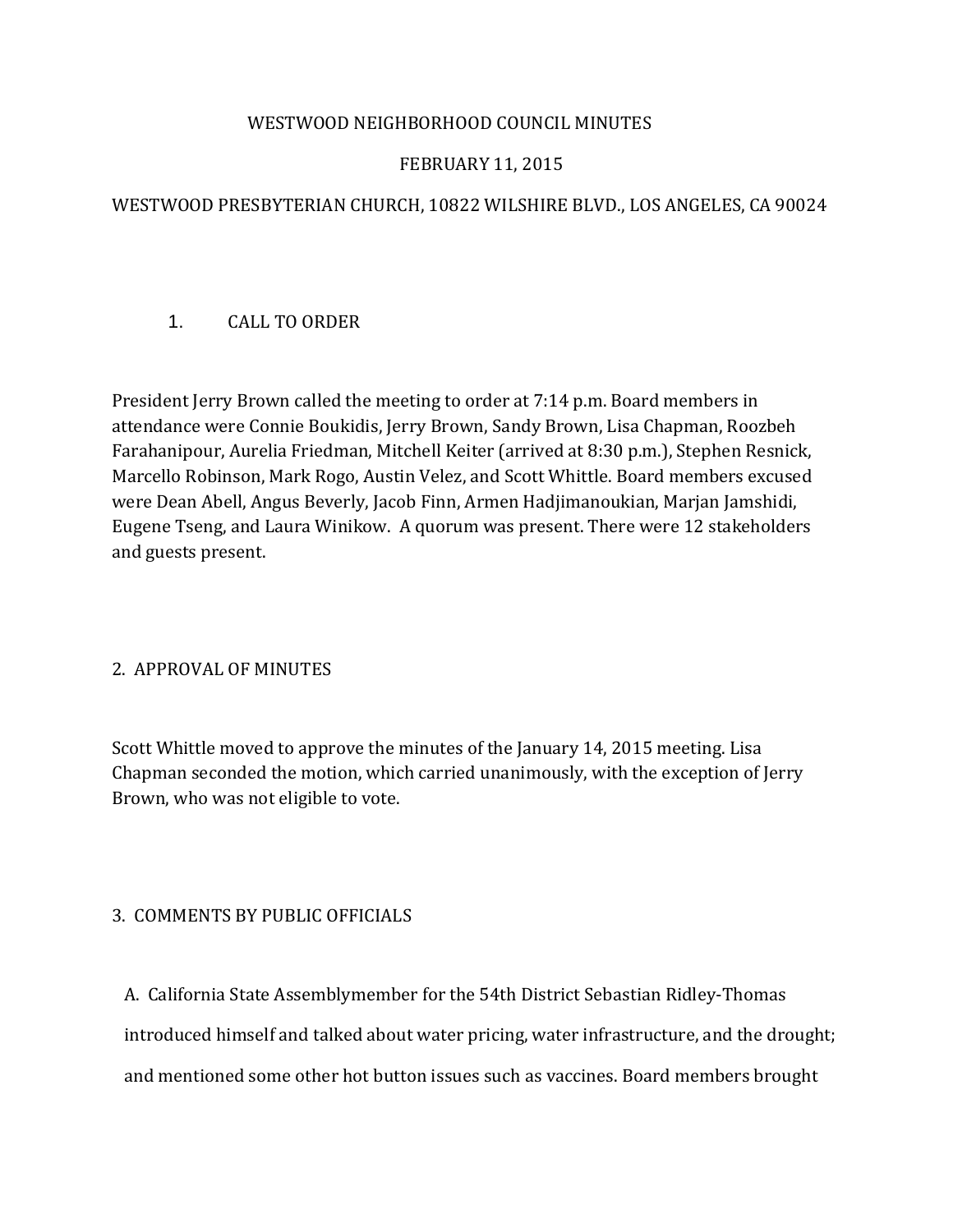up two issues of concern that need to be addressed in Sacramento: the abuse of handicapped parking placards and the SB1818 bill.

 B. Congressman Ted Lieu's representative Janet Turner reported on the new master plan for the West L.A. Veterans Administration property and asked for a board member to be designated as her point person for this issue. Marcello Robinson volunteered. Another issue being worked on is the post office. Board members advised her that now that the sorting and mail delivery is done out of the Brentwood post office instead of the Federal Building, chaos has ensued. More comments on this were requested via homeowners associations. The Congressional Institute sponsors an art contest for high school students to be judged in the spring, and Connie Boukidis volunteered to be the point person for information about the contest.

 C. Mayor Garcetti's representative Daniel Tamm reported that the Mayor signed his business tax cut into law and has gotten support for a minimum wage hike. He thanked WWNC for participating in the homeless count. Due to the VA lawsuit settlement, the West L. A. VA property will provide housing for veterans. On February 23rd the Mayor will

have a briefing at City Hall on his plans to house homeless veterans by the end of 2015.

 D. CD5 Field Deputy Jeff Ebenstein announced that the DWP is having a customer service day from 9 a.m. to 1 p.m. at the Sepulveda office on February 14th. A Great Streets walk through will take place on either March 2nd or 9th from 8 a.m. to 10 a.m.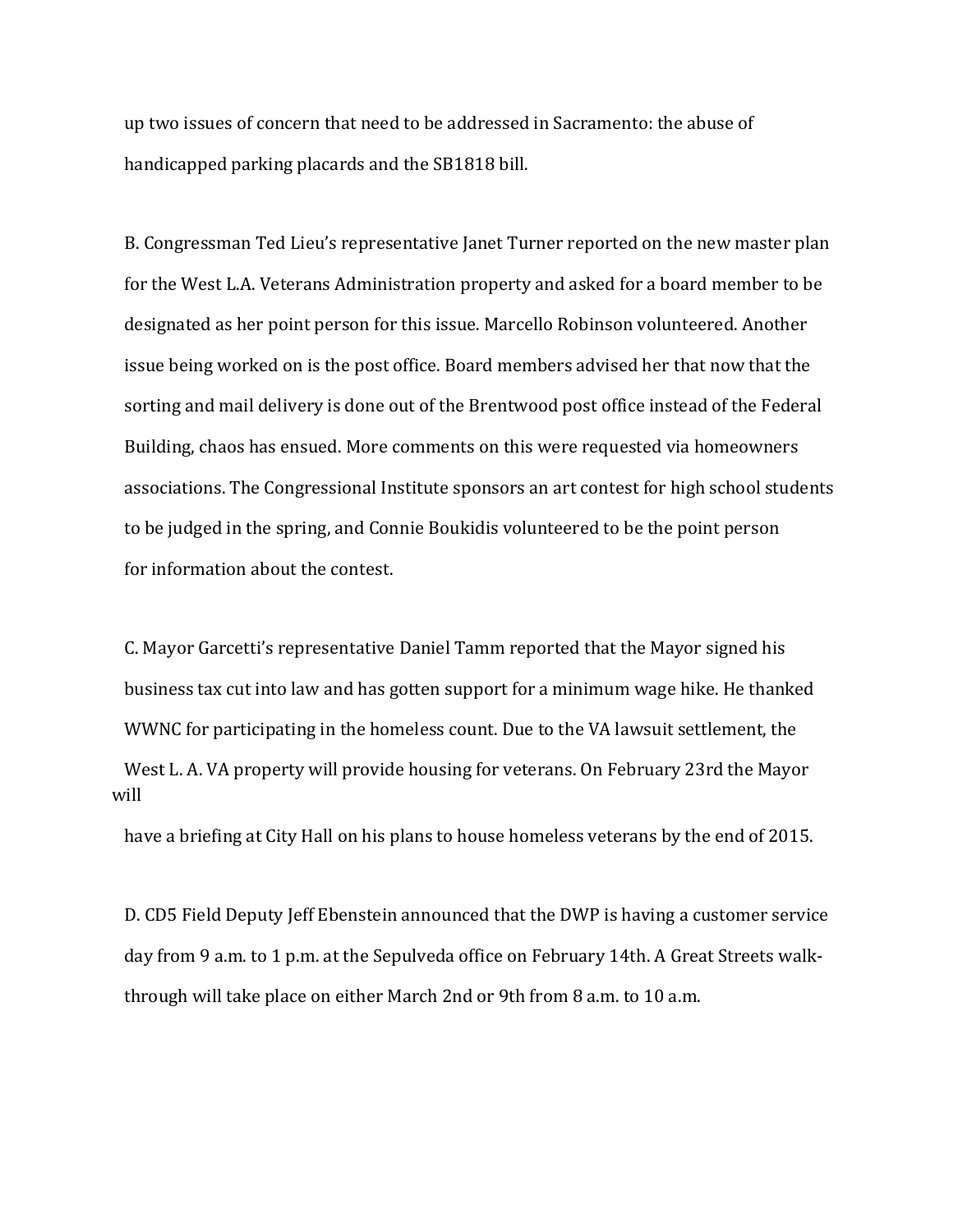#### 4. PUBLIC COMMENT

There was no public comment.

#### 5. STANDING COMMITTEE STATUS REPORTS

A. Executive Committee—There was no report.

#### B. Budget

 Lisa Chapman listed the monthly expenditures for approval: \$100 for room rental, \$75 for room setup, and \$79.13 for copies. Scott Whittle moved to approve the expenditures, seconded by Connie Boukidis. The motion carried unanimously except for Mark Rogo, who was ineligible to vote. Lisa reported that WOMP, which usually gets a \$7,000 grant from WWNC, has been cancelled for this year, so the \$7,000 should be moved from the community budget into the budget for Neighborhood Purpose Grants. Lisa so moved, seconded by Marcello Robinson, and the motion carried unanimously.

C. Land Use

Chair Connie Boukidis had no report.

# D. Outreach & Communications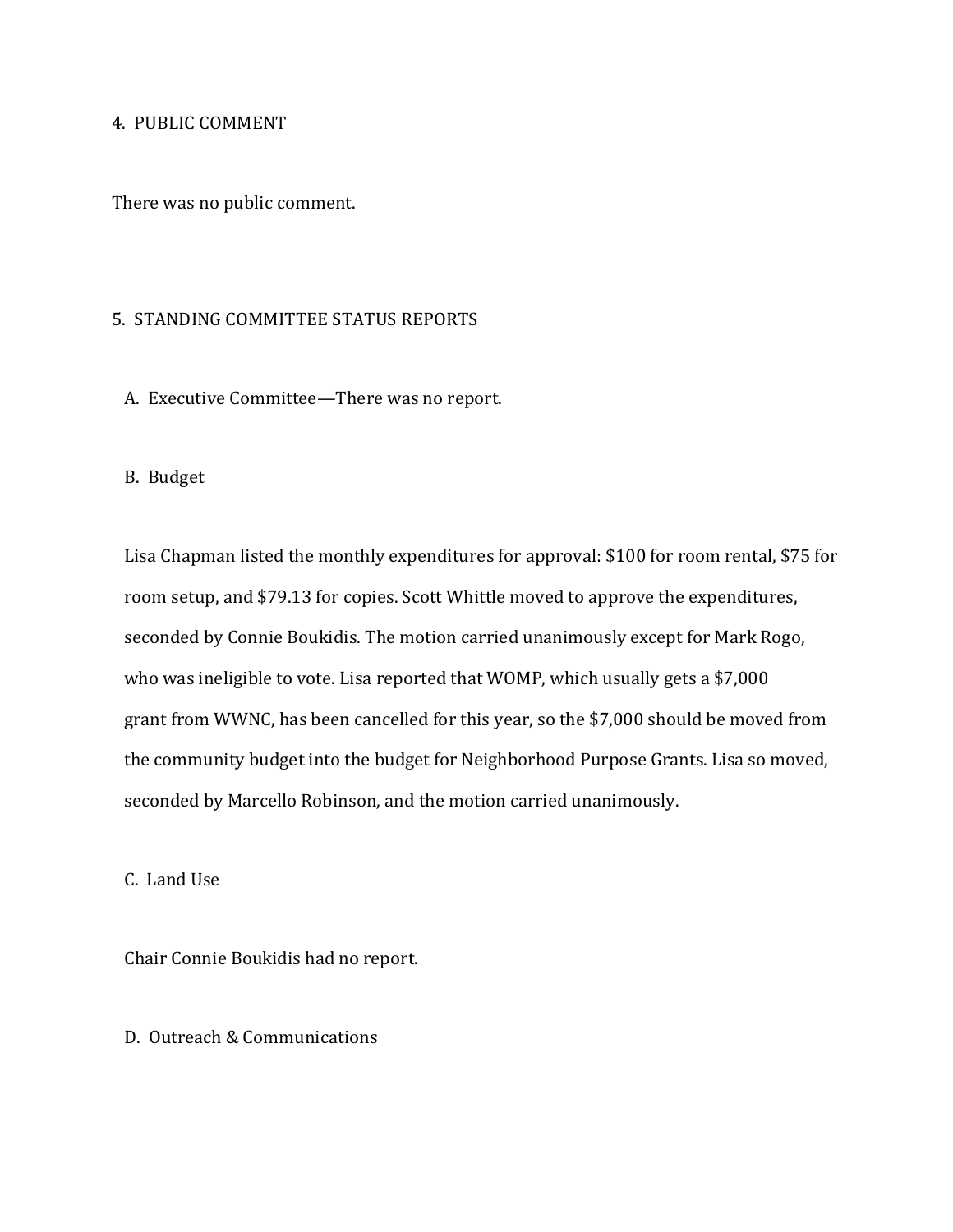#### 1. Board Training

 Chair Lisa Chapman announced that all board members except for one have done the ethics and funding training. Everyone must sign the Code of Conduct by April 3, 2015.

2. Recusals

 Board members who have not done the training must recuse themselves from voting and leave the room during the vote.

3. Homeless Count

 The homeless count was a success, with a large turnout of volunteers. Training was done from 8 p.m. to 9 p.m. and then the volunteers went out and did the count. The homeless count may be done every year instead of biannually as it is currently done.

E. Public Safety—There was no report.

F. Traffic—There was no report.

G. WRAC

 WRAC representative Sandy Brown reported that she is looking at a new direction for WRAC, as she does not feel it is currently very effective.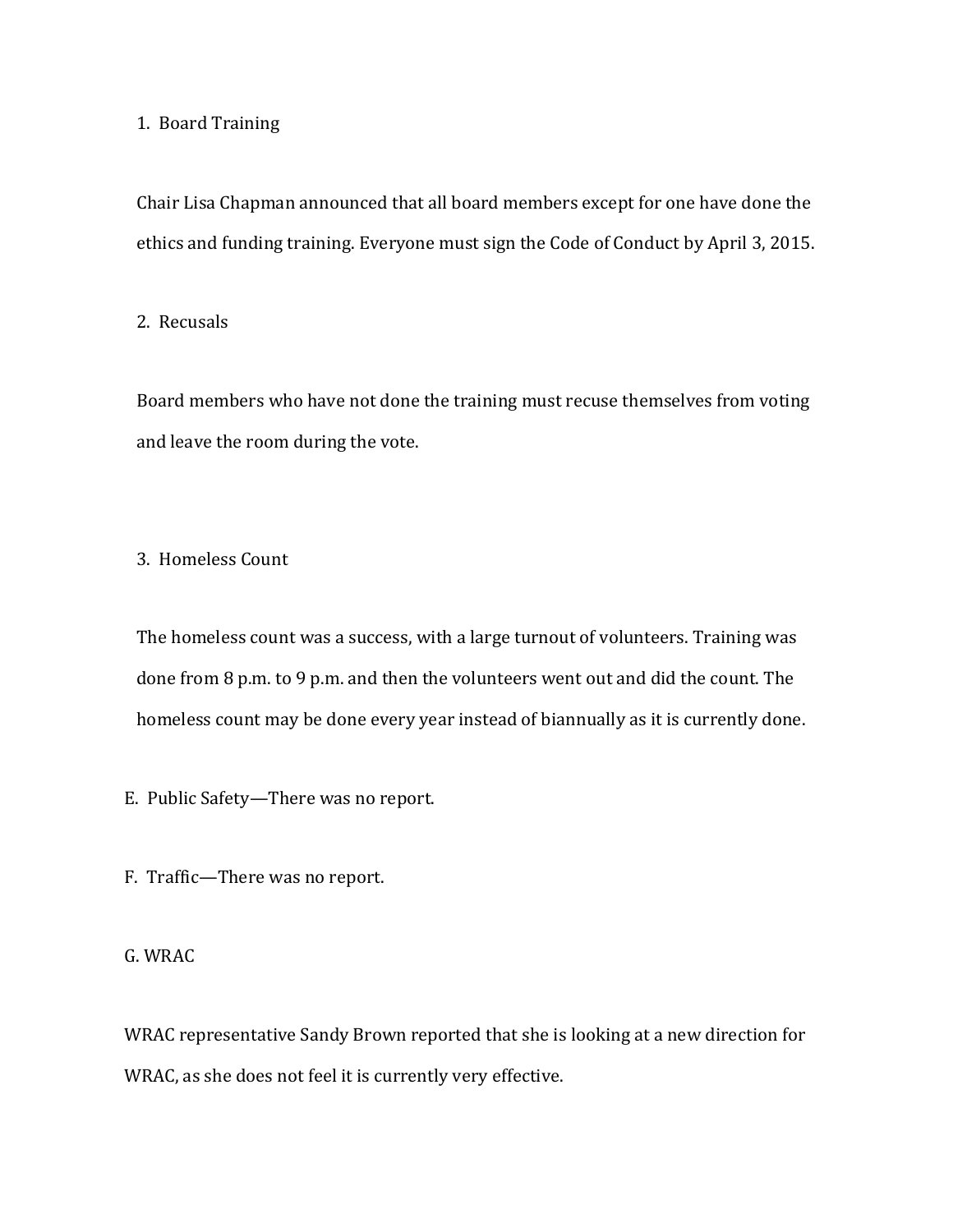#### 6. CONDITION COMPLIANCE UNIT

A. Discussion, motion to support Community Impact Statement CF 13-0046

 Sandy Brown reported that the City doesn't monitor any of the conditions that developers agree to on building projects. If the City imposes conditions, it should be responsible for enforcing them, not the residents affected. Sandy moved to support Community Impact Statement CF 13-0046, seconded by Marcello Robinson. The motion carried unanimously.

### 7. BROXTON GARAGE

### A. Introduction of motion

Sandy Brown made the following motion:

#### MOTION REGARDING PARKING REQUIREMENTS IN THE BROXTON GARAGE

Whereas the Broxton city-owned parking garage is located in Westwood Village;

 Whereas available on-street parking is limited due to 42% of the spaces used by vehicles with handicapped placards;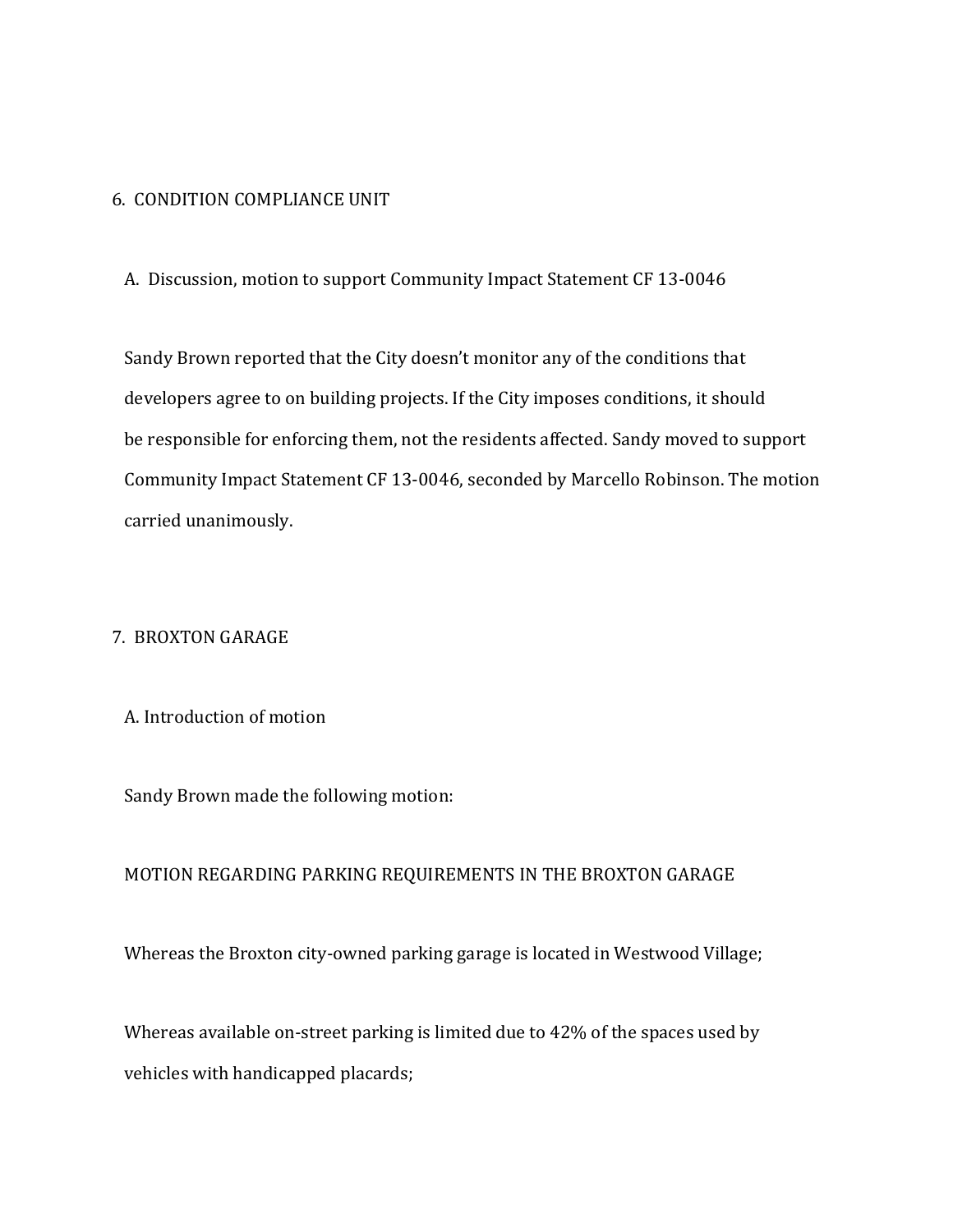Whereas Westwood Village has many historic buildings with very limited parking;

 Whereas Westwood Village, in order that it remain a tourist destination and a neighborhood retail area, needs available free parking and reduced rate parking to accommodate customers;

Whereas the City of Los Angeles owns and supervises the Broxton Garage;

 BE IT RESOLVED, the Broxton Garage shall not be used as parking garage to accommodate

 parking required by the City of Los Angeles Municipal Code for any use or leased to monthly parkers for any reason.

Marcello Robinson seconded, and the motion carried unanimously.

# 8. PLANNING DEPARTMENT POLICY REGARDING OFFSITE PARKING

# A. Introduction of motion

 Sandy Brown introduced the following motion, which came from WRAC, and is necessary to prevent the leasing out of the same parking spots to different businesses. Scott Whittle moved to approve the motion, seconded by Stephen Resnick. The motion carried unanimously.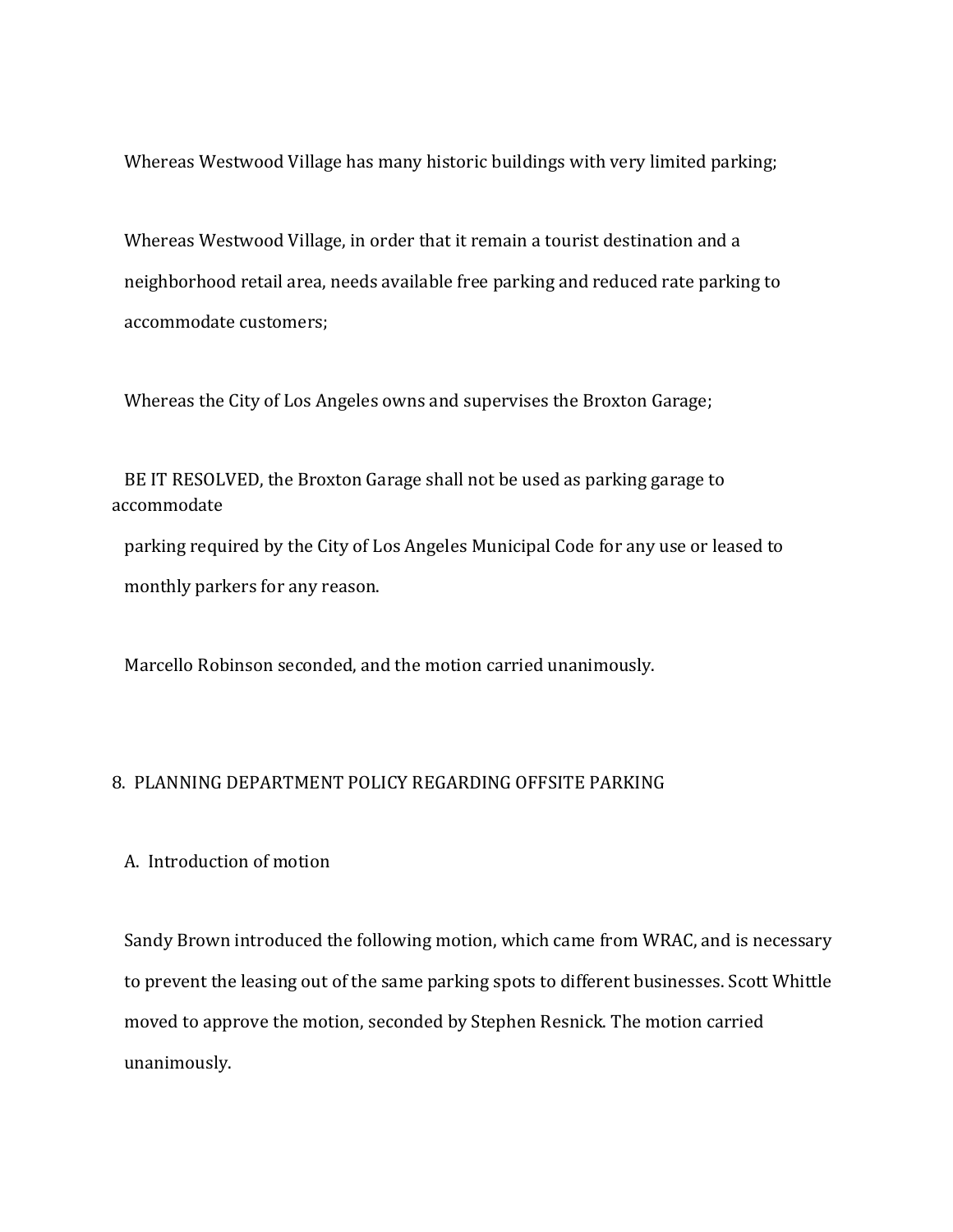#### PLANNING DEPARTMENT POLICY FOR OFFSITE PARKING

 Resolved, that the Westwood Neighborhood Council requests that the City Council investigate the Planning Department practice of circumventing the L. A. Municipal Code by allowing offsite parking with only a lease agreement rather than a required written covenant agreement or zone variance.

#### 9. SIDEWALK VENDING ORDINANCE

#### A. Introduction of motion

 Sandy Brown introduced the motion, and requested that it be submitted as a Community Impact Statement. The original motion included a request for an opt-out procedure but Sandy Brown moved to amend the motion to request an opt-in procedure instead. This was seconded by Connie Boukidis, and the motion to amend carried unanimously. Connie Boukidis then moved to approve the amended motion below,

seconded by Roozbeh Farahanipour. The motion carried unanimously.

#### PROPOSED SIDEWALK VENDING ORDINANCE

 Resolved, that the Westwood Neighborhood Council expresses deep concerns regarding the Chief Legislative Analyst Report 114-05-0361, dated May 13, 2014, relative to various recommendations relating to the City's Street Vending Policy. The WWNC believes the following issues must be resolved before any new ordinance moves forward: Overlapping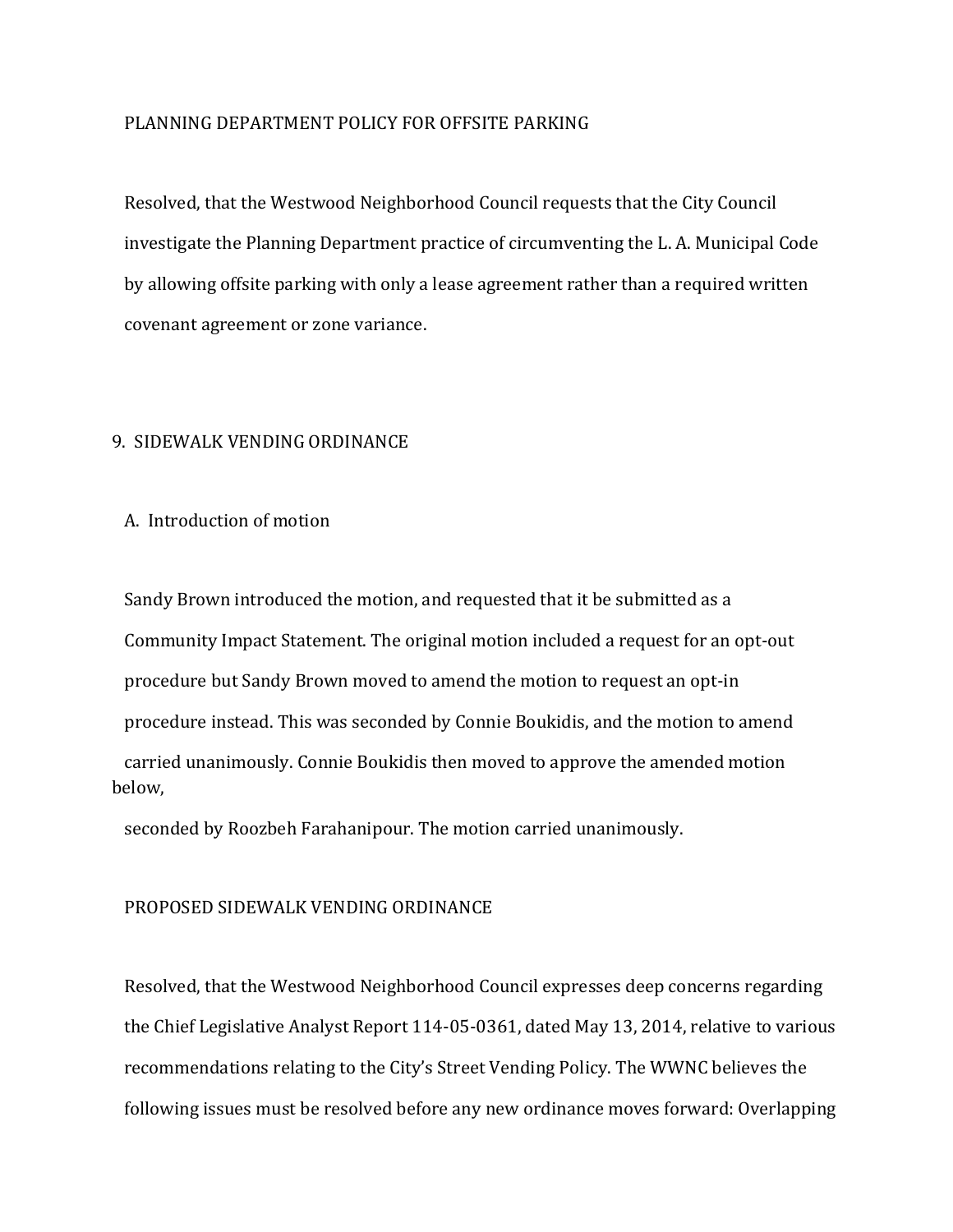regulatory responsibility and possible gaps in enforcement requirements; liability; trash, locations and/or zones where permitted; resources for permit compliance given the mobility aspects of these carts; allocation of scarce sidewalk space, whereas other uses must be permitted to use the public right of way; ADA compliance/obstruction of the public right of way; noise, odors, and hours of operation; sanitary conditions for food vendors including hot water, hand washing, etc.; impacts upon brick and mortar stores and jobs; Business Improvement Districts (BID) have to pay for services and sidewalk vendors pay nothing; sales taxes are not necessarily collected; finally, the WWNC also requests an opt-in procedure, where communities are excluded from the ordinance until they affirmatively opt in.

### 10. PARKING LINE

Aurelia Friedman asked CD5 Field Deputy Jeff Ebenstein about the parking lines that were

requested on Gayley and Veteran Avenues in the North Village since she had not heard anything about them. Jeff invited her to come to the Great Streets Initiative walk-through in March and discuss it there.

#### 11. DESIGN REVIEW BOARD APPOINTMENTS

Sandy Brown said that CD5 appointed a disappointing representative to the Design Review

Board, someone with no historical or architectural experience. None of the candidates whose names were submitted to CD5 were contacted, though Jerry Brown had a meeting with CD5 on December 22, 2014 about the process.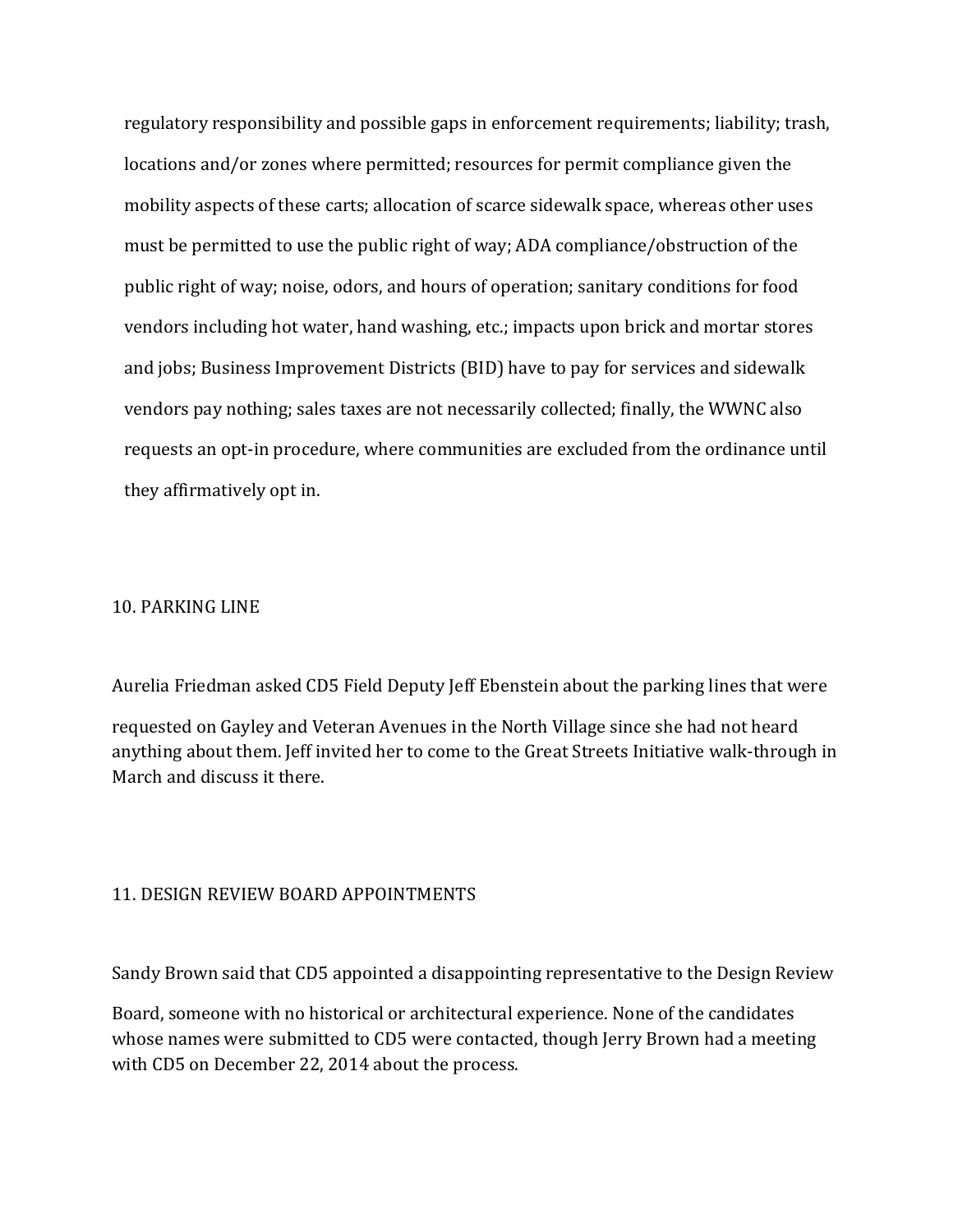Marcello Robinson moved,

The Westwood Neighborhood Council, as an advisory body to the Councilmember, strongly

objects that an appointment was made to the Design Review Board without interviewing the qualified candidates suggested by the WWNC. The WWNC asks that future appointees have a background in architecture or proper qualifications in accordance with the L. A. Municipal Code 16.50.D.3 (c).

Roozbeh Farahanipour seconded, and the motion carried unanimously, with the exception of Mark Rogo, who was ineligible to vote.

# 12. DIGITAL BILLBOARD AT iPIC THEATER

This topic was tabled until next month.

# 13. WEST L. A. CHAMBER OF COMMERCE SURVEY

A survey was emailed to the board by Roozbeh Farahanipour, who requested a Neighborhood Council vote on the survey questions. Only one of the three questions applied specifically to Westwood, which was:

BICYCLE LANES

Typically, Los Angeles has created bike lanes by eliminating a vehicle lane.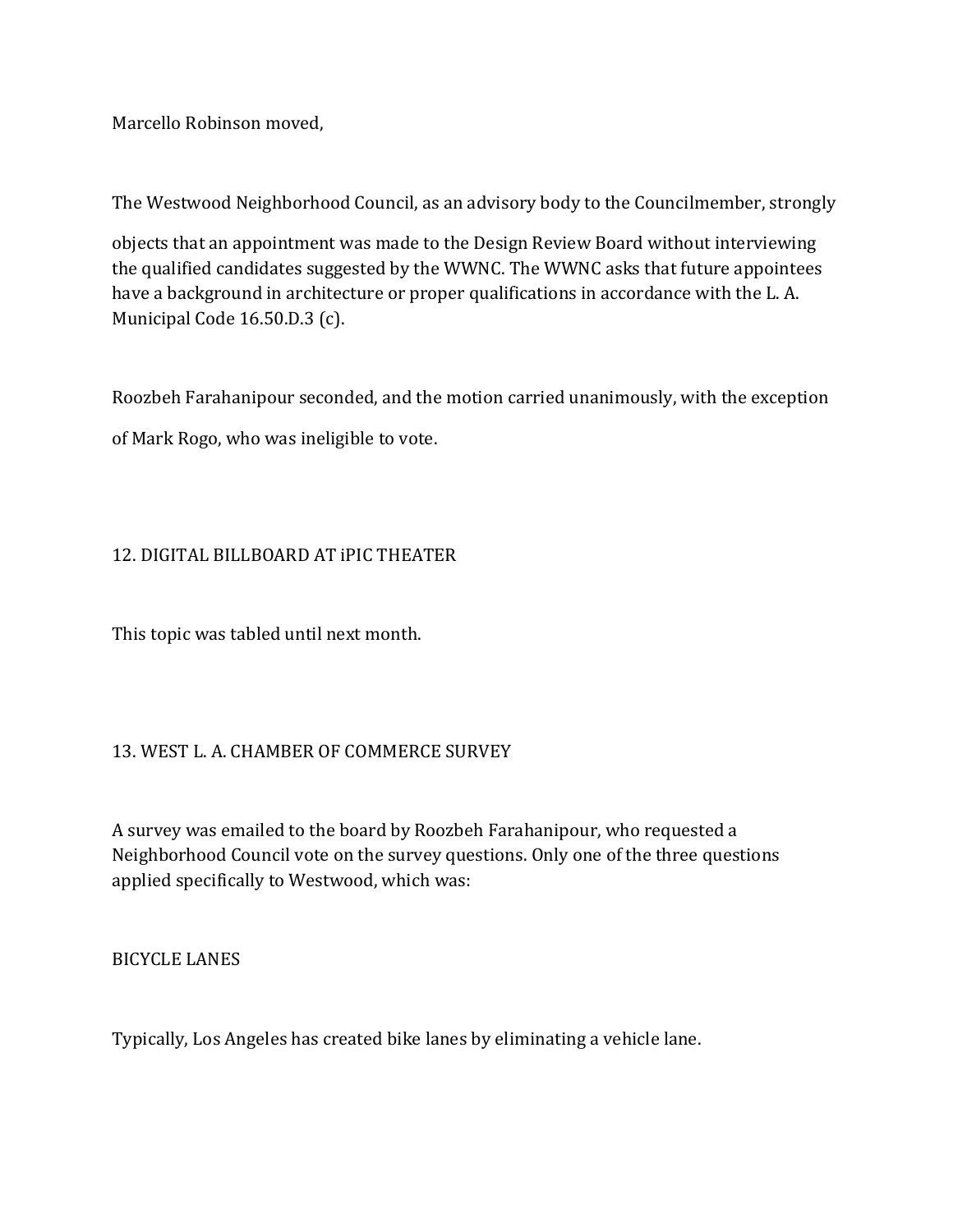a. Do you want the City to create more bike lanes using this method?

 Connie Boukidis moved to answer "no" to this question, stipulating that it only applies within Westwood's boundaries, seconded by Lisa Chapman. The motion carried unanimously with the exception of Mark Rogo, who was ineligible to vote, and Aurelia Friedman, who left before the vote.

#### 14. BICYCLE LANE COMMITTEE

A. Update

 Sandy Brown reported that Ryan Snyder's bike plan has incorrect numbers and she will hold a meeting on February 17th to work out the correct numbers and form a position. Westwood Blvd. from Exposition Blvd. to Sunset Blvd. will be looked at.

#### 15. BYLAW CHANGES

### A. Update

 Sandy Brown spoke with Tom Soong and Darren Martinez at DONE and asked specific questions about what it is possible to do with the bylaws so that there will be no waste of time when formulating changes.